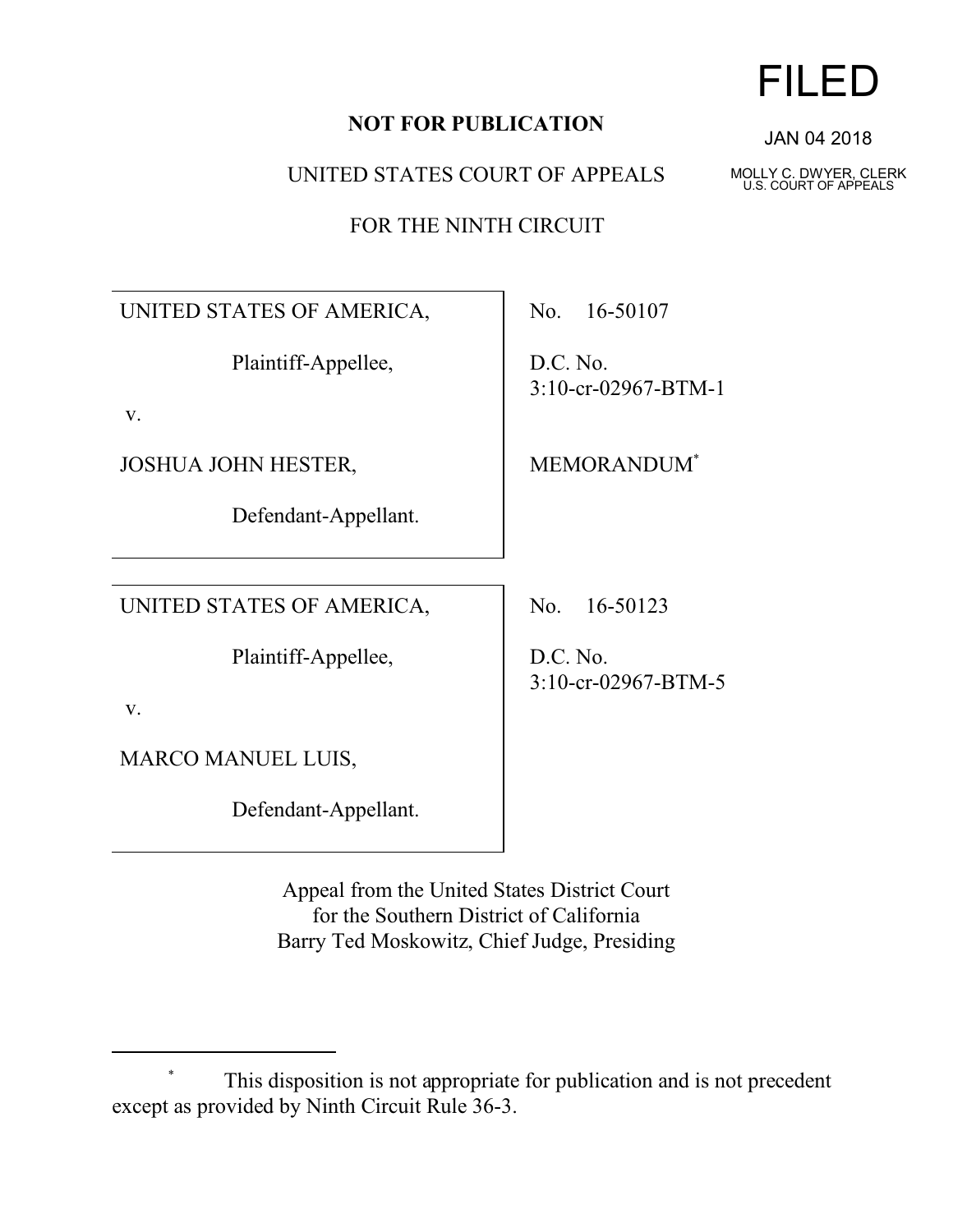## Submitted December 8, 2017\*\* Pasadena, California

Before: KELLY,\*\*\* CALLAHAN, and BEA, Circuit Judges.

In 2012, both Joshua Hester and Marco Luis pleaded guilty to conspiracy to launder money, and Hester pleaded guilty to various drug trafficking offenses. The district court ordered Luis and Hester to pay restitution to JP Morgan Chase ("Chase") in the amount of \$615,935, and to CitiGroup, Inc., in the amount of \$329,767, but did not specify a restitution payment schedule. Luis and Hester appealed the restitution orders. This Court affirmed the calculation of restitution owed to CitiGroup, and vacated and remanded for the district court to recalculate the amount owed to Chase. *United States v. Luis*, 765 F.3d 1061, 1064 (9th Cir. 2014); *United States v. Hester*, 584 Fed. App'x 805, 806 (2014).

On remand, the district court<sup>1</sup> ruled that no restitution was owed to Chase. In regards to the restitution owed to Citigroup, the district court ordered that the Bureau of Prisons turn over all funds in Hester's Inmate Trust Account, minus

The panel unanimously concludes this case is suitable for decision without oral argument. *See* Fed. R. App. P. 34(a)(2).

The Honorable Paul J. Kelly, Jr., United States Circuit Judge for the U.S. Court of Appeals for the Tenth Circuit, sitting by designation.

<sup>&</sup>lt;sup>1</sup> On remand, this action was assigned to a different district judge, because the first district judge retired while the appeal was pending.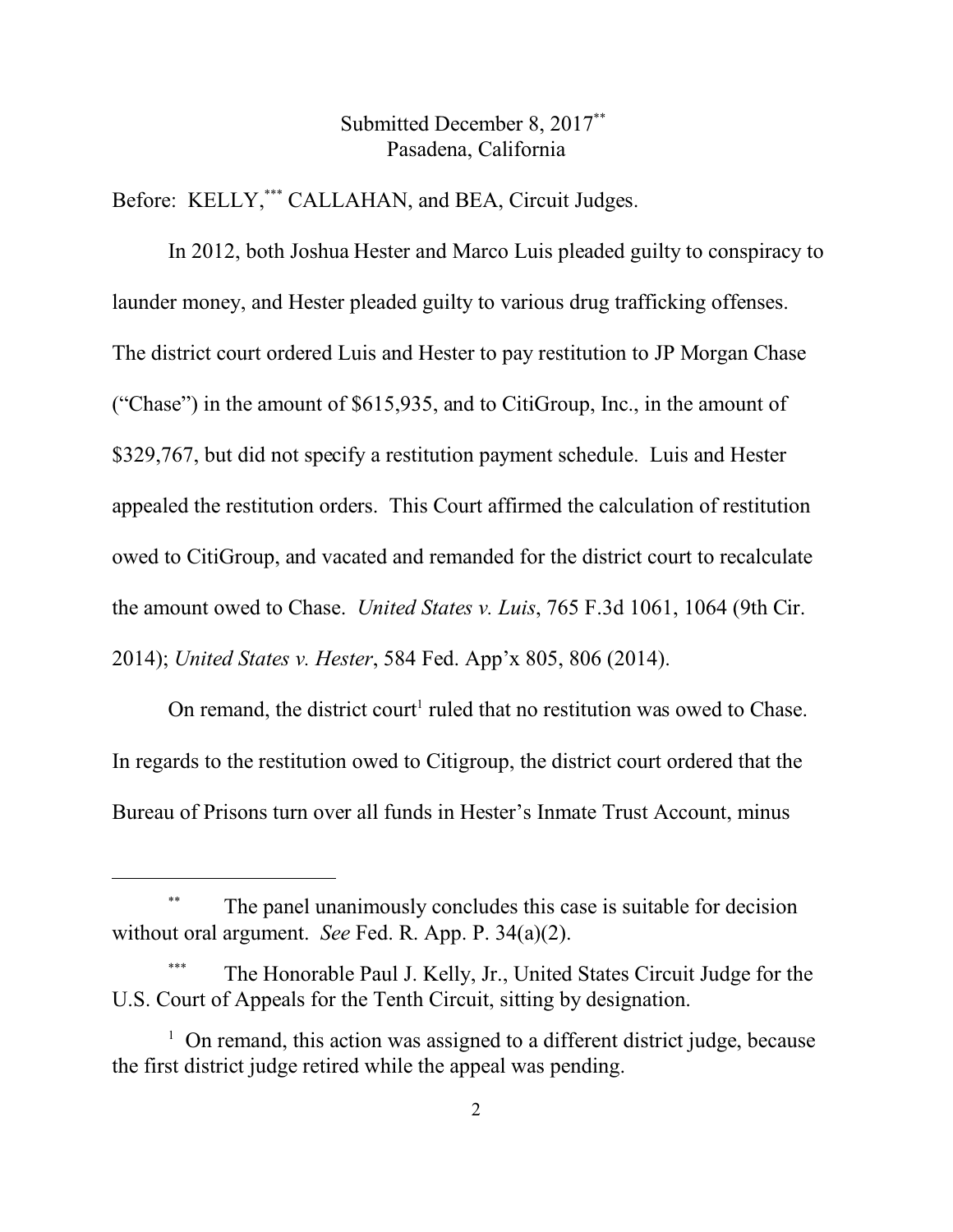\$500 for Hester's necessary personal expenses, and set a restitution payment schedule as a condition of supervised release for both defendants. Luis and Hester appeal a second time, challenging the district court's ability to set a restitution payment schedule and to order the Bureau of Prisons to turn over funds in Hester's Inmate Trust Account. We have jurisdiction under 8 U.S.C. § 1291, and we affirm.

The district court exercised its power to enforce the Citigroup restitution order that this Court had affirmed previously. *See Peacock v. Thomas*, 516 U.S. 349, 356 (1996). Under the Mandatory Victim Restitution Act ("MVRA"), the district court must "specify in the restitution order the manner in which, and the schedule according to which, the restitution is to be paid, in consideration of" the defendant's financial resources. 18 U.S.C. § 3664(f)(2); *Ward v. Chavez*, 678 F.3d 1042, 1052 (9th Cir. 2012).

The first district judge assigned to Luis's and Hester's case did not consider their financial resources or set a restitution payment schedule, which made restitution due immediately at the time of their sentencing. *See* 18 U.S.C. §  $3572(d)(1)$  ("A person sentenced to pay a fine or other monetary penalty, including restitution, shall make such payment immediately, unless, in the interest of justice, the court provides for payment on a date certain or in installments."); *United States v. Carter*, 742 F.3d 440, 444-45 (9th Cir. 2014) (per curiam) (the "practical effect"